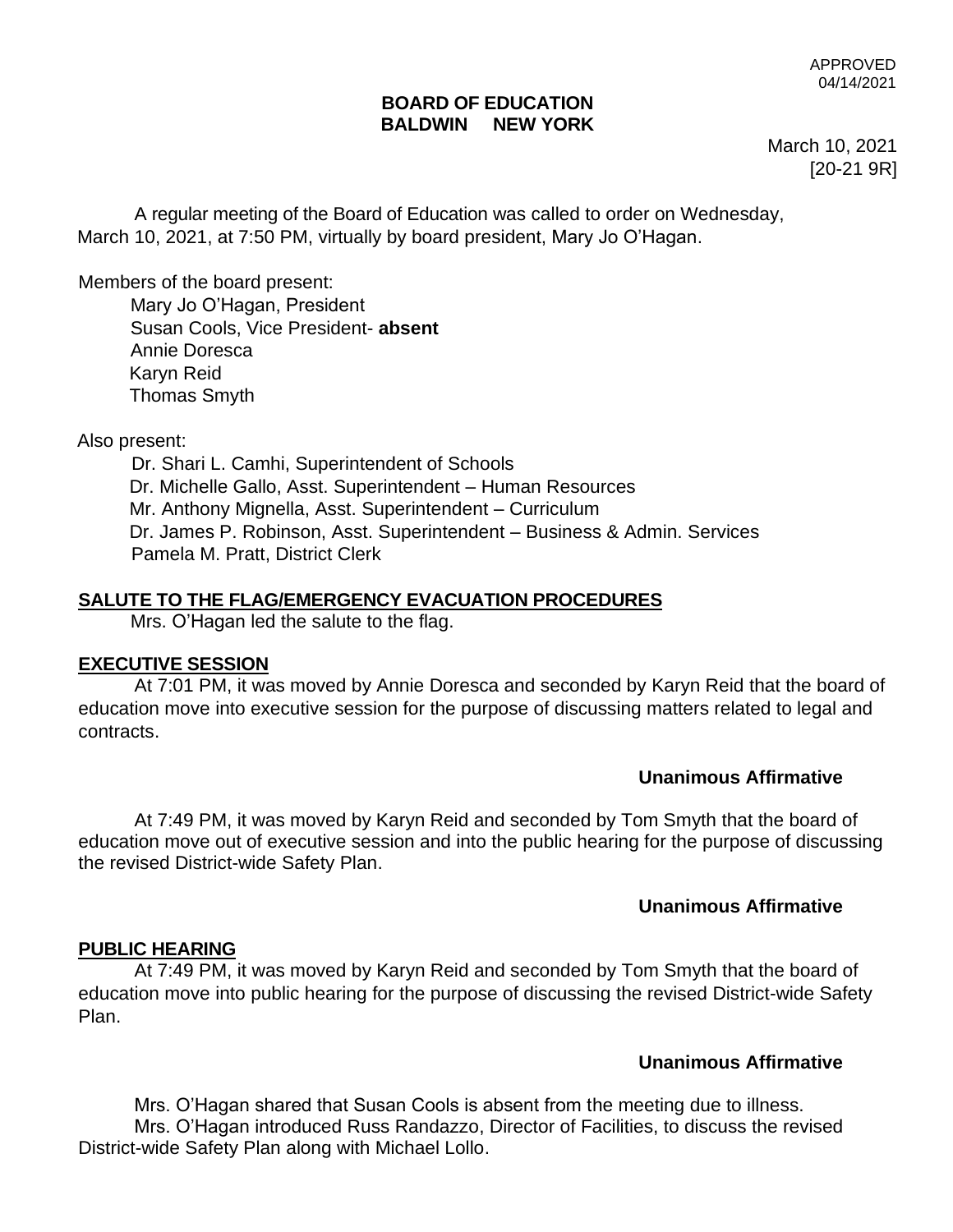Mr. Randazzo greeted everyone in attendance and informed all that he will be speaking about amendments to Education Law 2801 regarding pandemic planning.

Mr. Randazzo informed on Sept  $7<sup>th</sup>$  2020 Gov. Cuomo signed into law the continuation of operations plan regarding communicable disease. It requires district to include protocol regarding communicable disease. Mr. Randazzo informed of all the protocols that have been added in accordance with the law and that the changes are posted on the district website as required. He requests that the board adopts the changes to the district-wide safety plan as required.

Mr. Randazzo responded to questions from the board. The board thanked Mr. Randazzo for the information shared.

At 7:56 PM, it was moved by Karyn Reid and seconded by Annie Doresca that the board of education move out of the public hearing and into the regular meeting.

#### **Unanimous Affirmative**

The board took a break and returned to the open meeting at 8:00pm.

#### **MINUTES**

It was moved by Karyn Reid and seconded by Tom Smyth that The **BOARD OF EDUCATION** accepts the minutes of the Board of Education meetings held on February 3, February 8, and February 24, 2021, as detailed in the Friday mailing.\*

#### **Unanimous Affirmative**

#### **TREASURER'S REPORT**

It was moved by Karyn Reid and seconded by Tom Smyth that The **BOARD OF EDUCATION** acknowledges receipt of the Treasurer's Report for January 2021, as detailed in the Friday mailing.\*

### **Unanimous Affirmative**

#### **SUPERINTENDENT OF SCHOOLS**

#### **A) PTA Reflections**

Mrs. O'Hagan introduced Mrs. Ida Zambrano from PTA Council who presented PTA Reflections. She explained PTA Reflections is a PTA program that highlights the arts, music, drama and the graphic arts. Students submitted entries in a variety of categories and the work is then recognized by PTA. Mrs. Zambrano shared that the theme of this year's reflection was "I Matter Because…". The presentation showcased a variety of presentations from Baldwin students who won awards from our elementary schools all the way through high school level.

Mrs. O'Hagan thanked everyone in PTA on behalf of the board as well as the students for their participation in such a wonderful program.

#### **B) Mathematics Presentation K-12: Anthony Mignella**

Dr. Camhi then introduced Mr. Mignella and Mr. Yung, the Mathematics Supervisor, who did a thorough presentation of the Math programs from K-12. To view the full presentation, see the following link.

[https://www.baldwinschools.org/MathematicsPresentation2021](https://www.baldwinschools.org/site/default.aspx?PageType=3&ModuleInstanceID=10997&ViewID=7b97f7ed-8e5e-4120-848f-a8b4987d588f&RenderLoc=0&FlexDataID=26304&PageID=5651)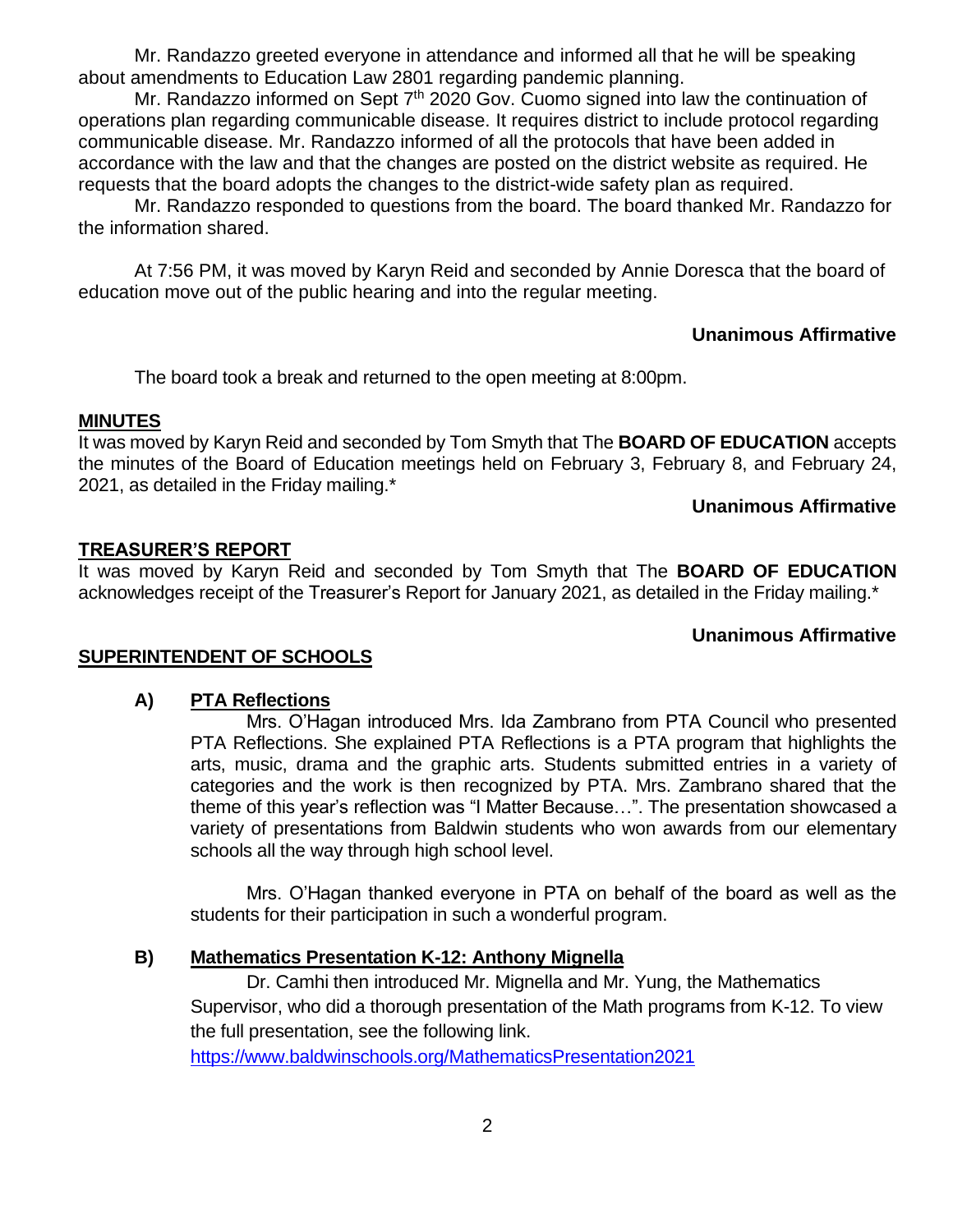Dr. Camhi thanks Mr. Yung for his leadership in the Math Department as well as Mr. Mignella. Mrs. Reid thanked Mr. Yung and Mr. Mignella for the work that they are doing to make our students Math literate. Mr. Yung and Mr. Mignella responded to further questions and comments from the board.

#### **C) Comments/Reports to Board of Education and Community**

Dr. Camhi shared that we are on the cusp of awarding the Smart Schools Bond from the state. The district is doing a complete rewire of all tech and security. A team of young ladies from the high school in the Medical Marvels program came in first place on a video they did on gun control. The Mock Trial Team is entering round three of the competition and wishes them all the luck in the world. Dr. Camhi Congratulates the art students on the cabaret performance and the orchestra students who performed the black national anthem virtually. We have embarked on a journey with an organization called Courageous Conversations. Dr. Camhi stated what brought it to a cusp was the social justice movement this summer. The work was already in progress prior to this summer however, became more prevalent now. Dr. Camhi stated it was open to all staff and 72 people stepped up to participate in the difficult conversations and will continue. Dr. Camhi shared that we were awarded an AP grant for a half million dollars through a collaborative with nine other districts that will be shared amongst those nine districts. Giving the opportunity for more students to participate in AP coursework. Lastly, we are in the process of developing plans for end of year celebrations. Dr. Camhi reminded the community that 100% of what we do is always in the best interest of the health and safety of all the students and staff, and we pride ourselves on always being safe. The pandemic is still going on and it is a reality that we must remember. All that we plan will have the pandemic and safety at its base. Once we have a plan to share, we will do so. Dr. Camhi also stated we are also planning for next year so we can be prepared.

Dr. Camhi addressed the decision by the Governors office to allow high risk sports. We came up with a plan to do so safely. Dr. Camhi addressed a question of why we weren't allowing spectators. She stated that two per athlete will be allowed and further information will come from Mr. Ramirez, Director of Athletics. Outside visitors will not be allowed. All efforts are in effect to keep people safe. We want to support our kids but will do so safely at limited capacity. The core of everything is not forgetting where we are but we must be reflective of how much we have lost.

Dr. Camhi addressed further questions submitted at this point.

### **VII. COMMENTS/REPORTS FROM BOARD OF EDUCATION**

Mrs. O'Hagan opened the floor for comments and reports from the board.

### **A) Liaison Reports**

Mrs. Doresca reported attending the Baldwin Chamber of Commerce. She stated they discussed the DRI plan and things going on with the Town of Hempstead in regard to the Downtown Revitalization Project.

Mrs. O'Hagan shared that they attended virtual Founder's Day celebrations and gave kudos to the PTA for how much of a great job they did. She shared information about a survey the LIEC puts out to track the effects of state funding on school programs. She also attended a REFIT meeting about a legislative forum they are holding this Friday and some of the board will be attending.

Mrs. Reid shared the board met with one of our legislators to advocate for the needs of the Baldwin community.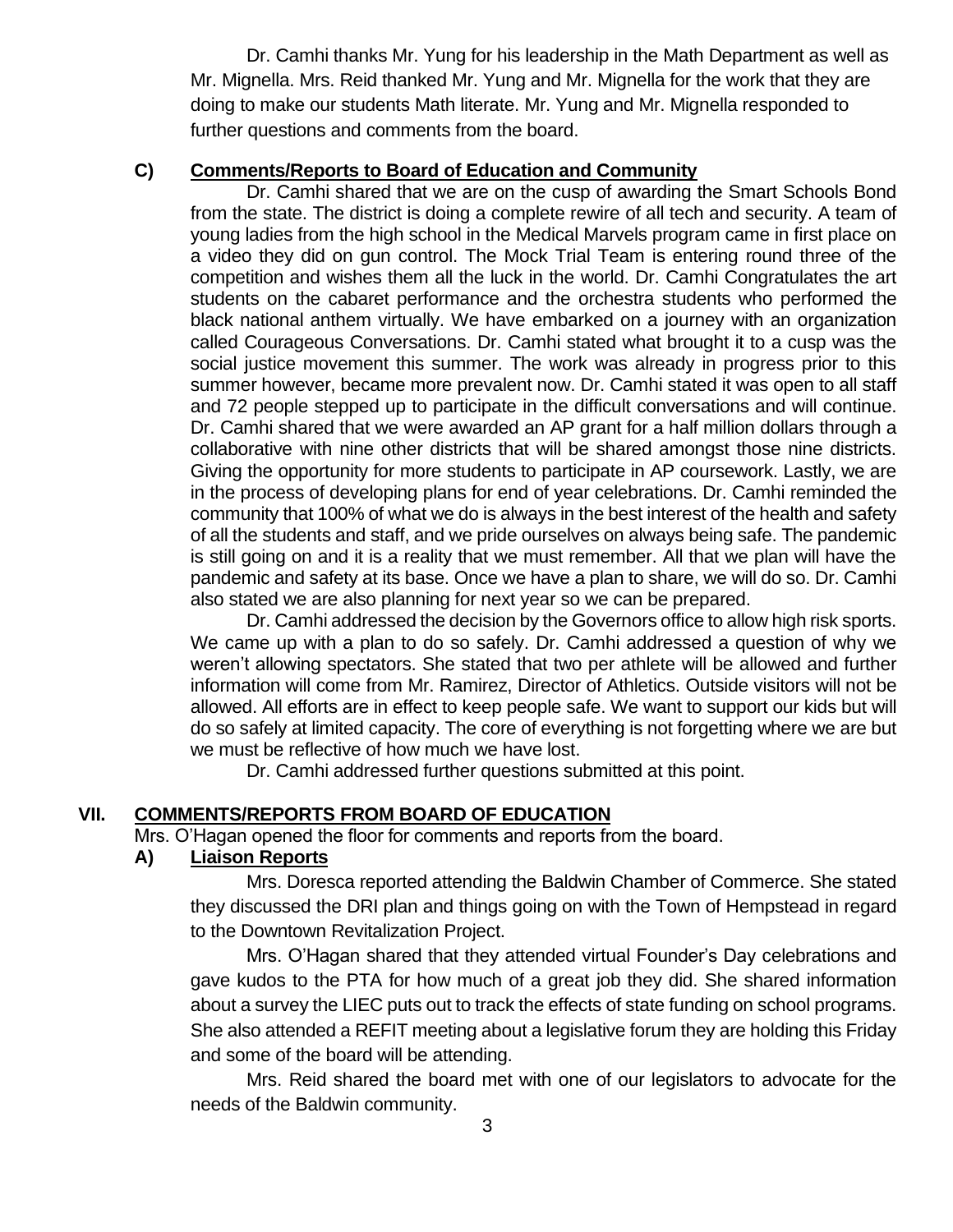### **VIII. COMMENTS AND QUESTIONS**

Comments and Questions were submitted by the following community members:

- ➢ Arianne Reyer
- ➢ Penny Kanaras
- ➢ Carolyn Ferguson
- ➢ Brandi Keryc
- ➢ Tanisha Mason
- ➢ Erica D. Dworsak
- ➢ Pamela Green
- ➢ Clinton & Erica Dowding
- ➢ Christine Carney

### **PERSONNEL ACTIONS REPORT**

It was moved by Karyn Reid and seconded by Annie Doresca that The **BOARD OF EDUCATION**  approves the Personnel Actions Report as addended, dated March 10, 2021, as detailed in the Friday mailing.\*

### **Unanimous Affirmative**

## **COMMITTEE ON SPECIAL EDUCATION, 504 COMMITTEE, AND COMMITTEE ON PRESCHOOL SPECIAL EDUCATION**

It was moved by Karyn Reid and seconded by Annie Doresca that The **BOARD OF EDUCATION** approves the recommendations for services of the Committee on Special Education, SubCSE, 504 Committee, and Committee on Preschool Special Education, for services in October, November and December 2020, and January and February 2021, as detailed in the Friday mailing.\*

### **Unanimous Affirmative**

### **HOME TUTORING AND SPECIAL EDUCATION SERVICE REPORTS**

It was moved by Karyn Reid and seconded by Tom Smyth that The **BOARD OF EDUCATION** approves the Home Tutoring and Special Education Service Reports, as detailed in the Friday mailing.\*

### **Unanimous Affirmative**

# **CONSENT AGENDA**

It was moved by Karyn Reid and seconded by Tom Smyth that the board of education approve a Consent Agenda for business items 1 through 15.

### **Unanimous Affirmative**

#### **DONATION**

It was moved by Tom Smyth and seconded by Karyn Reid that The **BOARD OF EDUCATION** accepts, with thanks, a donation of four bowling balls from Mr. Alexander, a member of the Baldwin community, to the district's athletic program, to be used by the district's bowling team, as detailed in the Friday mailing.\*

### **Unanimous Affirmative**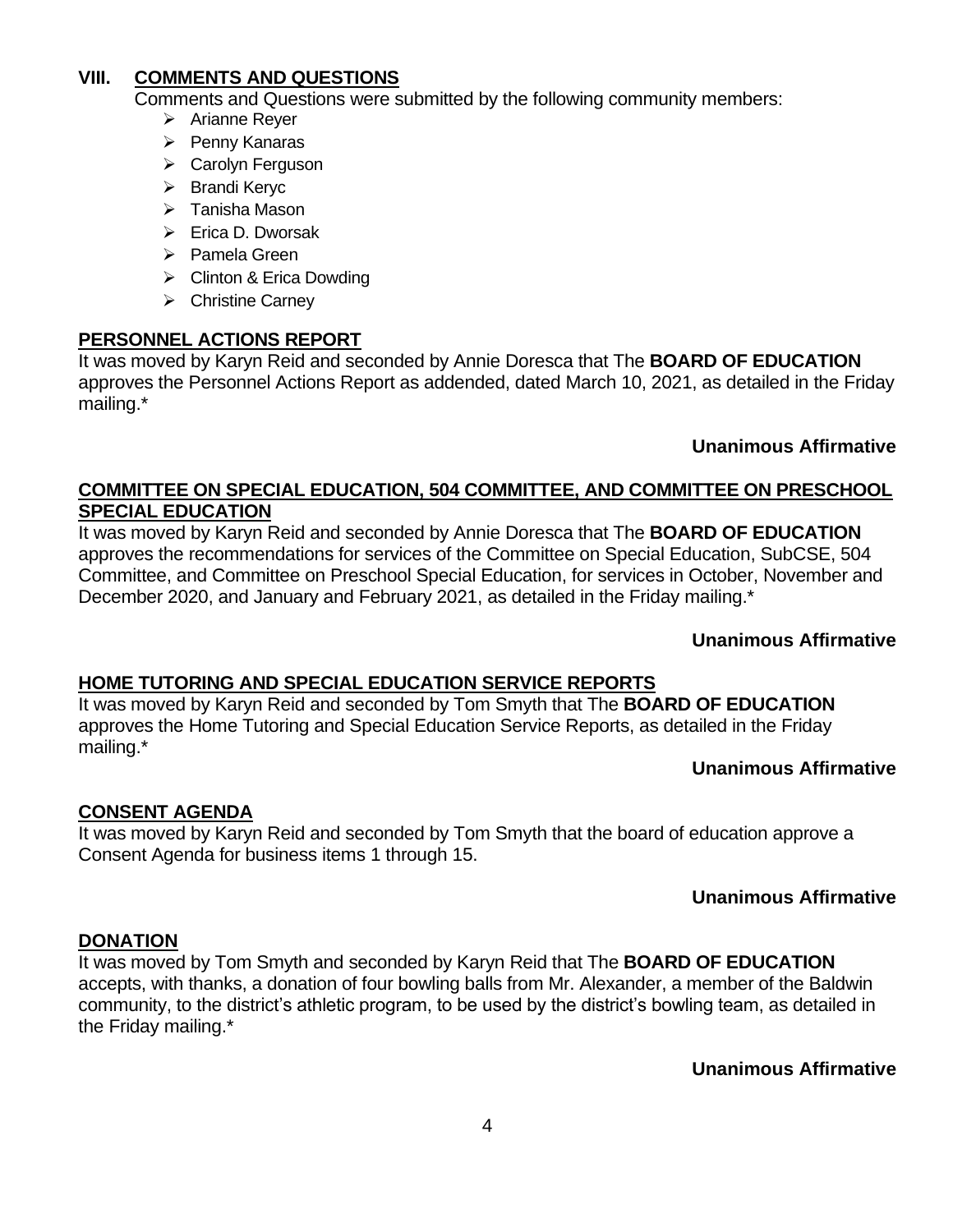### **DONATION**

It was moved by Tom Smyth and seconded by Karyn Reid that The **BOARD OF EDUCATION** accepts, with thanks, the donation of a commercial grade/industrial paper cutter and 3-hole puncher from Mr. Frank Addario. This equipment will be utilized at the Middle School copy center, as detailed in the Friday mailing.\*

**Unanimous Affirmative**

#### **DONATION**

It was moved by Tom Smyth and seconded by Karyn Reid that The **BOARD OF EDUCATION** accepts, with thanks, a donation by the Class of 2021 of a bench to be placed in the circle at the main entrance of Baldwin High School adjacent to the Class of 2020 bench. The bench will be purchased with proceeds from fundraisers held throughout the year, as detailed in the Friday mailing.\*

## **Unanimous Affirmative**

### **ELEVATOR BID AWARD**

It was moved by Tom Smyth and seconded by Karyn Reid that The **BOARD OF EDUCATION**  approves the recommendation, to award the BID for the Baldwin UFSD Elevator Addition at Plaza Elementary School SED No. 28-02-10-03-0-007-024, to the lowest responsible bidder, Stalco Construction, Inc. of Islandia, NY, total base Bid including alternates: \$967,300.00, as detailed in the Friday mailing.\*

## **Unanimous Affirmative**

#### **BID AWARD**

It was moved by Tom Smyth and seconded by Karyn Reid that The **BOARD OF EDUCATION**  approves the recommendation, to award Environment Consulting & Testing Services Co-op BID, to vendor, JC Broderick, Hewlett-Woodmere School District, as per the NCSBGA, as detailed in the Friday mailing.\*

### **Unanimous Affirmative**

### **BUDGET TRANSFERS**

It was moved by Tom Smyth and seconded by Karyn Reid that The **BOARD OF EDUCATION**  approves the budget transfers over \$10,000 from January 1, 2021, through January 31, 2021, as detailed in the Friday mailing.\*

### **Unanimous Affirmative**

### **AGREEMENT**

It was moved by Tom Smyth and seconded by Karyn Reid that The **BOARD OF EDUCATION** approves an agreement with Ashleigh Gets It Done! LLC for the period from April 1, 2021 through March 31, 2022 as transportation consultant. Ashleigh Gets It Done! LLC will review overall Southwest Quadrant requirements and provide recommendations for efficient routing and transportation services, at no increase from the prior year's rate of \$3,759.50, as detailed the Friday mailing.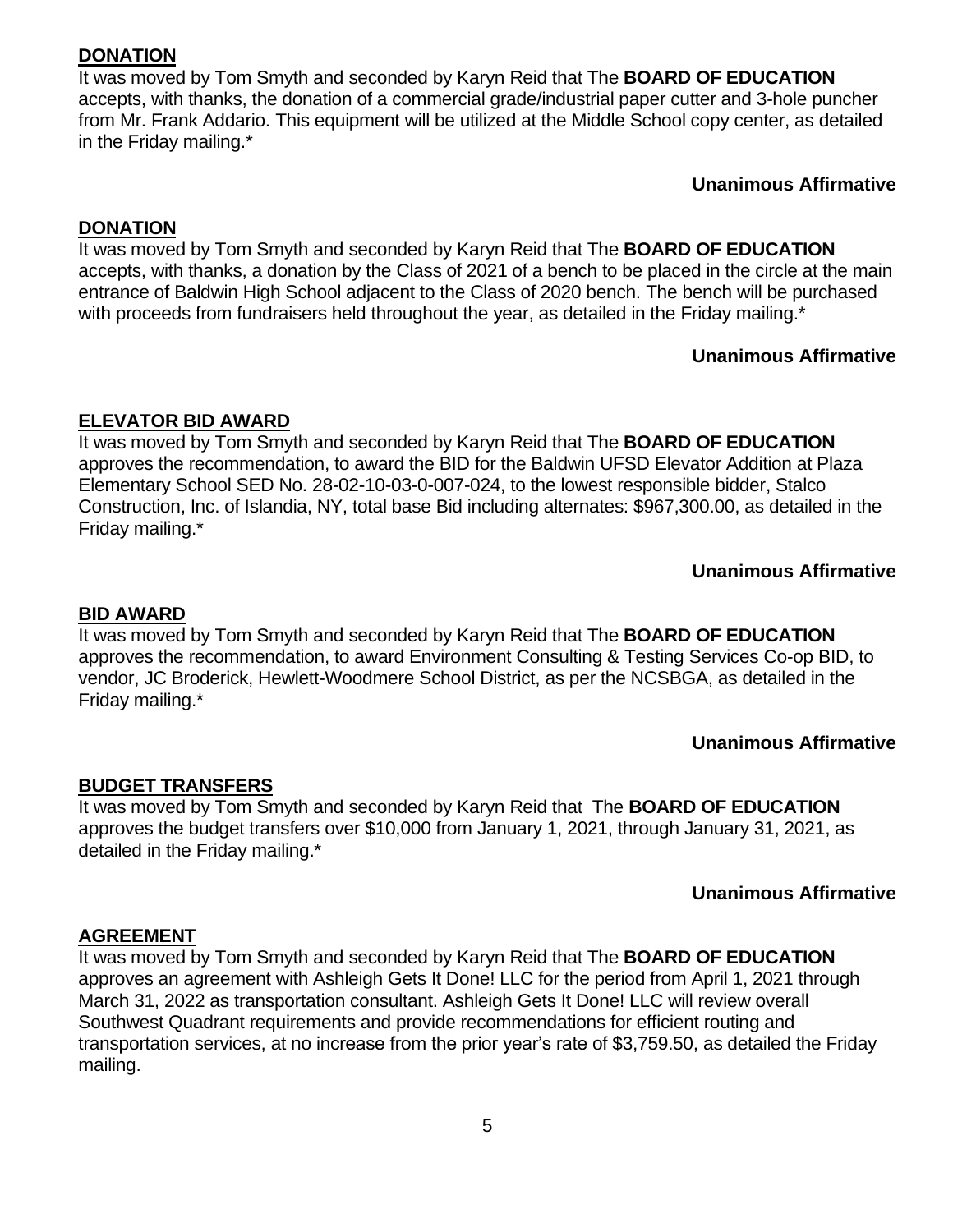# **CONTRACT**

It was moved by Tom Smyth and seconded by Karyn Reid that The **BOARD OF EDUCATION** approves the contract with Jericho School District (District of Location-DOL) for special education services for one (1) Baldwin student (Baldwin as District of Residence-DOR) who is parentally placed and attended Long Island Lutheran MS/HS in the 2019-20 school year, as detailed in the Friday mailing.\*

# **Unanimous Affirmative**

# **CONTRACT**

It was moved by Tom Smyth and seconded by Karyn Reid that The **BOARD OF EDUCATION** approves a contract with Westbury Union Free School District (District of Location-DOL) for special education services for one (1) Baldwin student (Baldwin as District of Residence-DOR) who is parentally placed and attending Holy Child in the 2020-21 school year, as detailed in the Friday mailing.\*

## **Unanimous Affirmative**

# **CONTRACT**

It was moved by Tom Smyth and seconded by Karyn Reid that The **BOARD OF EDUCATION** approves the contract with Jericho School District (District of Location-DOL) for special education services to six (6) Baldwin students (District of Residence-DOR) who are parentally placed and attending Long Island Lutheran MS/HS in the 2020-21 school year, as detailed in the Friday mailing.\*

# **Unanimous Affirmative**

# **CONTRACT**

It was moved by Tom Smyth and seconded by Karyn Reid that The **BOARD OF EDUCATION** approves the contract with Hicksville Union Free School District (District of Location-DOL) for special education services to four (4) Baldwin students (District of Residence-DOR) who are attending Holy Trinity for the 2020-21 school year, as detailed in the Friday mailing.\*

### **Unanimous Affirmative**

# **HEALTH & WELFARE SERVICES CONTRACTS**

It was moved by Tom Smyth and seconded by Karyn Reid that The **BOARD OF EDUCATION** approves health & welfare contracts for 80 students attending St. Christopher's School in the 2020-21 school year, at a per pupil sum of \$1,558.08, as detailed in the Friday mailing.\*

### **Unanimous Affirmative**

# **HEALTH & WELFARE SERVICES CONTRACT**

It was moved by Tom Smyth and seconded by Karyn Reid that The **BOARD OF EDUCATION** approves health & welfare contracts for 80 students attending five school districts in the 2020-21 school year, as detailed in the Friday mailing.

**Unanimous Affirmative**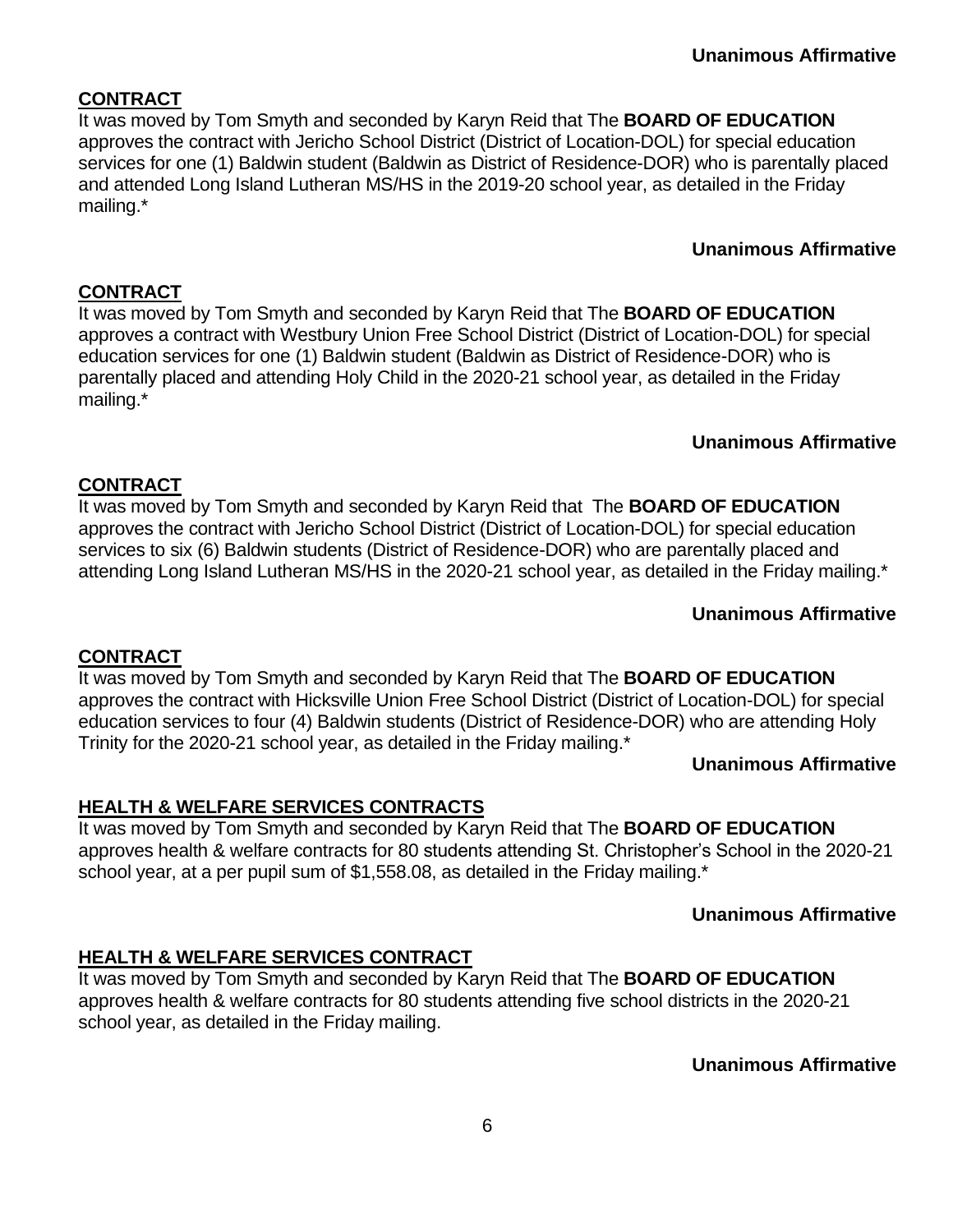# **OBSOLETE TEXTBOOKS**

It was moved by Tom Smyth and seconded by Karyn Reid that The **BOARD OF EDUCATION**  declares obsolete the 450 Science textbooks at the high school that have been examined by Susan Ferrigno, Science Supervisor for Grades 6-12, and determined that they are outdated an unusable, as detailed in the Friday mailing.\*

**Unanimous Affirmative**

### **OBSOLETE TECHNOLOGY**

It was moved by Tom Smyth and seconded by Karyn Reid that The **BOARD OF EDUCATION**  declares obsolete the varying technology equipment, stored at the District Office that have been examined by Mr. Anthony Mignella, Assistant Superintendent for Instruction, and determined that these items are beyond repair and have been stripped of any useful parts, and/or are obsolete, as detailed in the Friday mailing.\*

**Unanimous Affirmative**

## **XII. USE OF FACILITIES**

Suspended until further notice.

### **DISTRICT-WIDE SAFETY PLAN-REVISED**

It was moved by Karyn Reid and seconded by Tom Smyth that The **BOARD OF EDUCATION** approves the revised 2020-2021 District-Wide Safety Plan, as detailed in the Friday mailing.

### **Unanimous Affirmative**

# **RESOLUTION FOR ANNUAL SCHOOL ELECTION AND BUDGET VOTE BALLOT**

It was moved by Karyn Reid and seconded by Tom Smyth that The **BOARD OF EDUCATION**  adopts the following resolution:

**BE IT RESOLVED** that the Board of Education hereby adopts the Annual School Election and Budget Vote Ballot Notice of Annual Election and Budget Vote for the Baldwin Union Free School District, to take place on May 18, 2021, and further,

**RESOLVED**, that the District Clerk is hereby authorized to take all necessary steps to publicize the notice, as detailed in the Friday mailing.\*

### **Unanimous Affirmative**

## **PROPERTY TAX REPORT CARD, ADMINISTRATIVE COMPENSATION DISCLOSURE AND SIX-DAY BUDGET NOTICE**

It was moved by Tom Smyth and seconded by Karyn Reid that The **BOARD OF EDUCATION** authorizes administration to prepare and file the 2021-2022 Property Tax Report Card, the Administrative Salary Disclosure, the Six-Day Budget Notice, and any other 2021-2022 budgetrelated documents as required by law.\*\*

**Unanimous Affirmative**